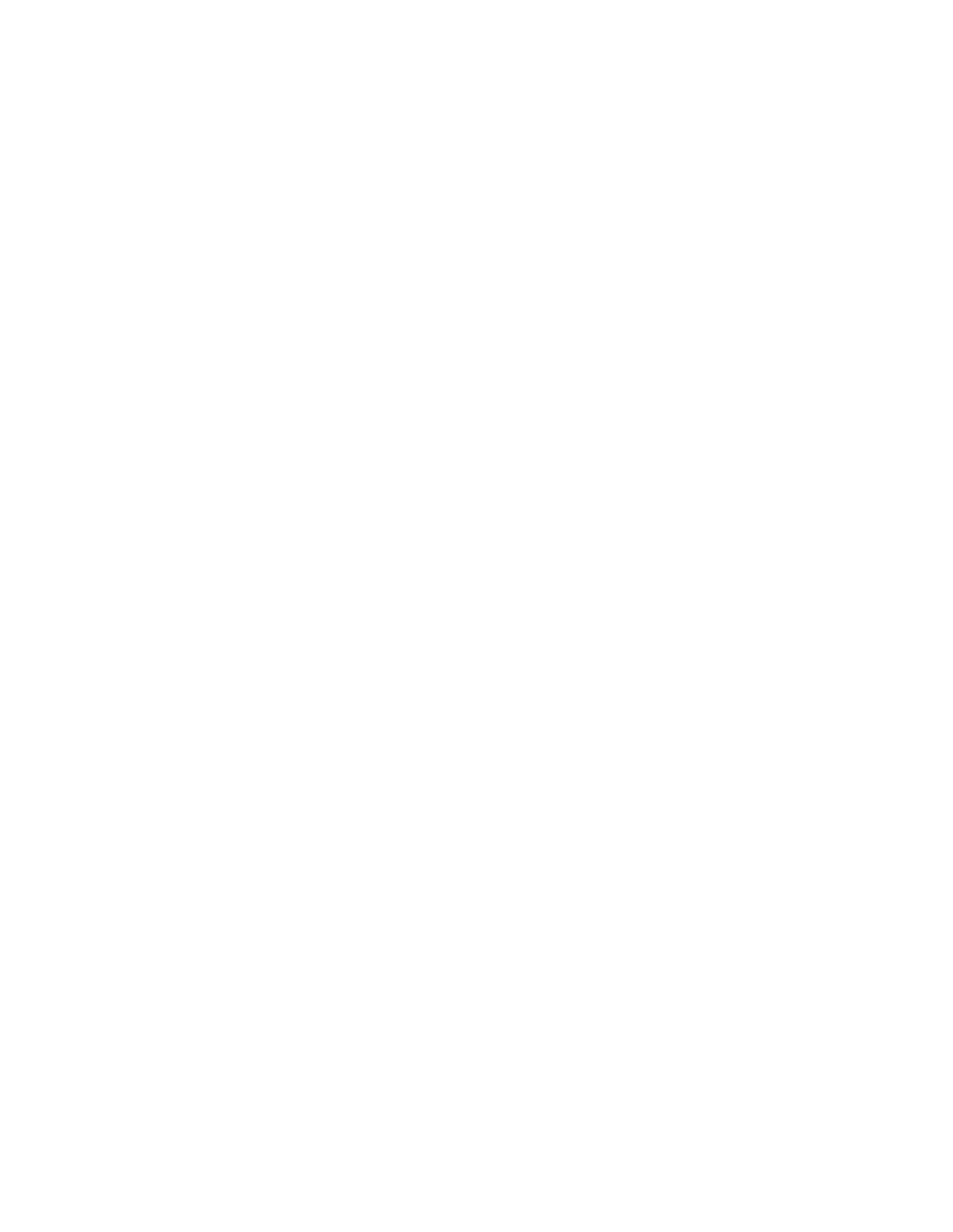#### **UNCONTESTED LOCAL SECOND READING BILLS**

**S. 446 -- Senator Malloy: A BILL TO AMEND ACT 259 OF 1961, AS AMENDED, RELATING TO THE HARTSVILLE COMMUNITY CENTER BUILDING COMMISSION, TO INCREASE THE COMMISSION'S MEMBERSHIP FROM THREE TO FIVE MEMBERS.**

(Without reference--January 12, 2021)

**S. 447 -- Senator Malloy: A BILL TO PROVIDE THAT EACH MEMBER OF THE LEE COUNTY TRANSPORTATION COMMITTEE SHALL BE ALLOWED AND PAID ONE HUNDRED DOLLARS FROM LEE COUNTY "C" FUND REVENUES FOR EACH MEETING AT WHICH HE IS IN ATTENDANCE, TO PROVIDE THAT THE MEMBERS OF THE LEE COUNTY TRANSPORTATION COMMITTEE SHALL RECEIVE PAYMENTS UPON THE ISSUANCE OF APPROVED VOUCHERS BY THE COMMITTEE'S CHAIRMAN, EXCEPT THAT THE CHAIRMAN MAY NOT APPROVE VOUCHERS FOR MORE THAN FIFTEEN MEETINGS PER FISCAL YEAR FOR EACH MEMBER OF THE COMMITTEE, AND TO PROVIDE THAT THE CHAIRMAN OF THE LEE COUNTY LEGISLATIVE DELEGATION SHALL BE AN EX-OFFICIO, NONVOTING MEMBER OF THE LEE COUNTY TRANSPORTATION COMMITTEE.**

(Without reference--January 12, 2021)

**S. 448--Senator Fanning: A BILL TO AMEND ACT 379 OF 1959, AS AMENDED, RELATING TO THE CHESTER METROPOLITAN DISTRICT, SO AS TO ADD FOUR MEMBERS TO THE CHESTER COUNTY BOARD OF DIRECTORS APPOINTED BY THE CHESTER COUNTY LEGISLATIVE DELEGATION.**

(Without reference--January 12, 2021)

 $[SC]$  1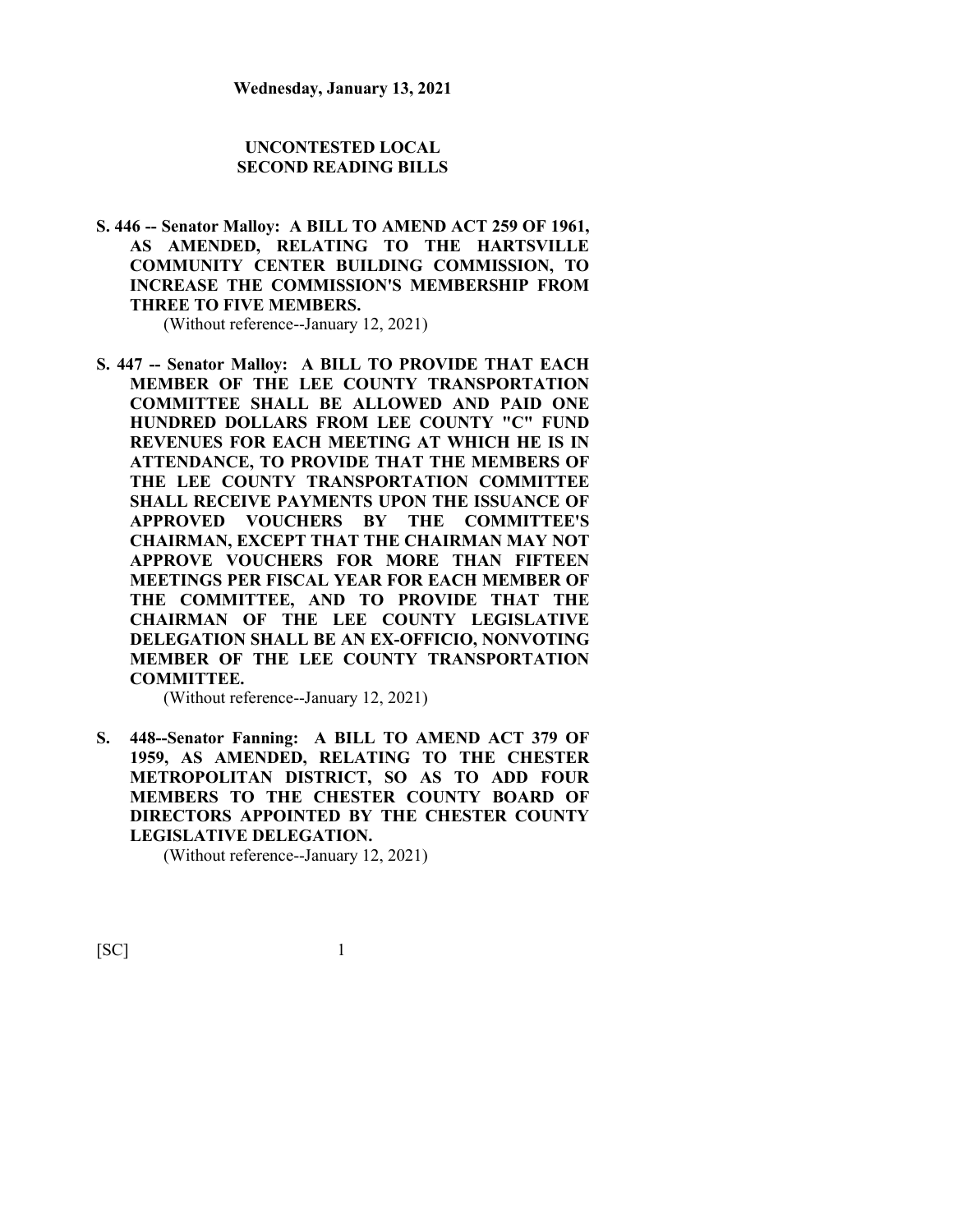**S. 449--Senator Young: A BILL TO AMEND SECTION 2 OF ACT 926 OF 1962, RELATING TO THE MEMBERSHIP OF THE AIKEN COUNTY COMMISSION FOR TECHNICAL EDUCATION, TO ADD TWO NON-VOTING MEMBERS.** (Without reference--January 12, 2021)

#### **MOTION PERIOD**